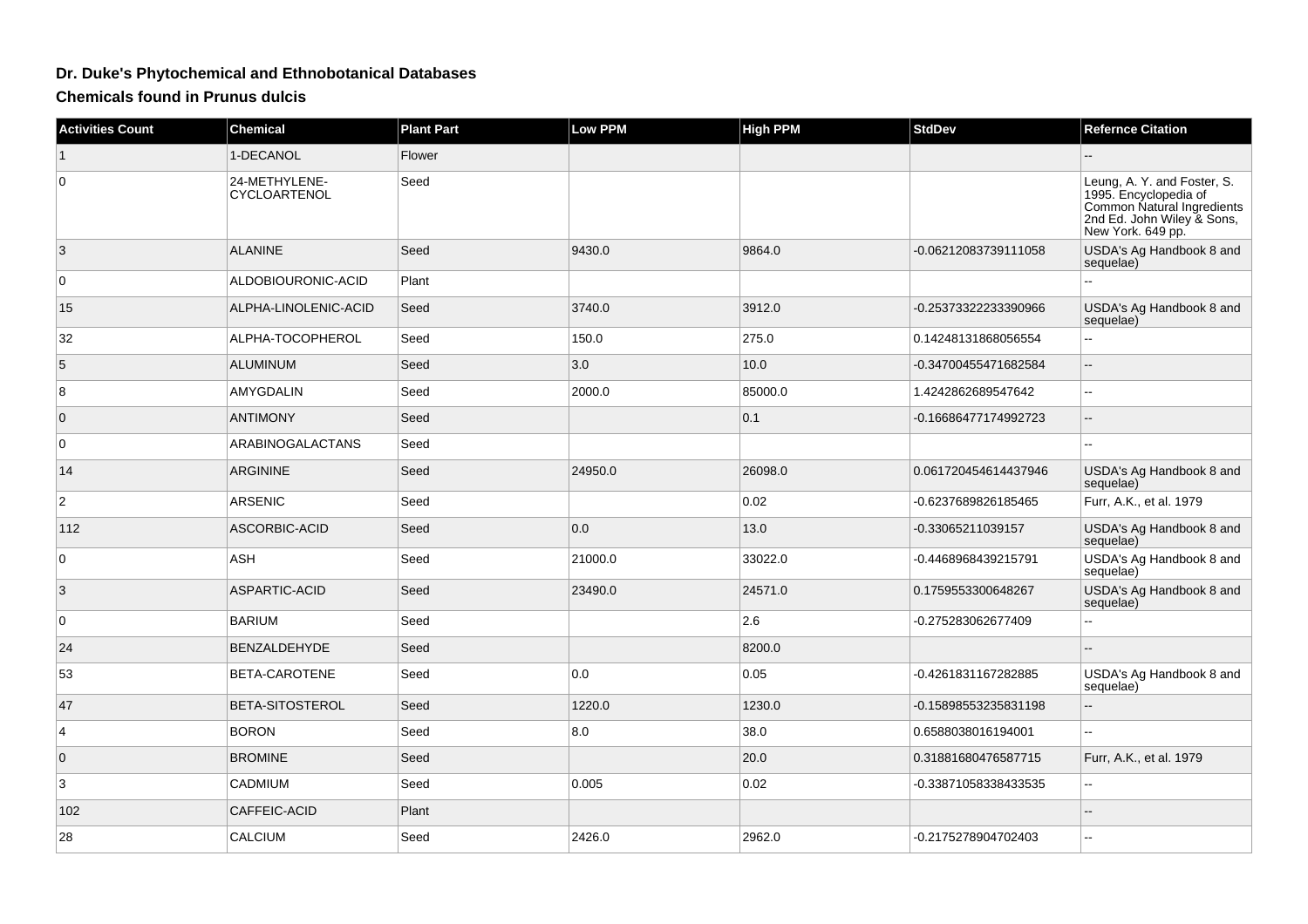| <b>Activities Count</b> | <b>Chemical</b>       | <b>Plant Part</b> | <b>Low PPM</b> | High PPM | <b>StdDev</b>        | <b>Refernce Citation</b>                                                                                                                 |
|-------------------------|-----------------------|-------------------|----------------|----------|----------------------|------------------------------------------------------------------------------------------------------------------------------------------|
| $\overline{4}$          | CALCIUM-OXALATE       | Seed              |                |          |                      | Leung, A. Y. and Foster, S.<br>1995. Encyclopedia of<br>Common Natural Ingredients<br>2nd Ed. John Wiley & Sons,<br>New York. 649 pp.    |
| $\overline{c}$          | <b>CAMPESTEROL</b>    | Seed              |                | 50.0     | -0.5188689275444304  | Spiller, G. A. 1996 (Spiller, G.<br>A. Ed. 1996. CRC Handbook<br>of Lipids in Human Nutrition.<br>CRC Press. Boca Raton, FL.<br>233 pp.) |
| $\vert$ 1               | CAPROIC-ACID          | Flower            |                |          |                      |                                                                                                                                          |
| $\overline{0}$          | <b>CARBOHYDRATE</b>   | Seed              | 129000.0       | 243000.0 | -1.1636044593368189  | $\mathbb{L}^2$                                                                                                                           |
| $\overline{0}$          | <b>CARBOHYDRATES</b>  | Seed              | 204000.0       | 213284.0 | -1.2324727235685466  | USDA's Ag Handbook 8 and<br>sequelae)                                                                                                    |
| $\overline{0}$          | <b>CESIUM</b>         | Seed              |                | 0.1      | -0.3427209689454117  | $\mathbf{u}$                                                                                                                             |
| $\overline{7}$          | <b>CHLORINE</b>       | Seed              |                | 28.0     | -0.6817454383168956  | $\overline{a}$                                                                                                                           |
| 24                      | <b>CHROMIUM</b>       | Seed              | 0.1            | 1.7      | -0.43484142606170517 | $\mathbb{L}^2$                                                                                                                           |
| $\vert$ 1               | <b>CITROSTADIENOL</b> | Seed              |                |          |                      | Leung, A. Y. and Foster, S.<br>1995. Encyclopedia of<br>Common Natural Ingredients<br>2nd Ed. John Wiley & Sons,<br>New York. 649 pp.    |
| $\overline{2}$          | <b>COBALT</b>         | Seed              | 0.08           | 0.2      | -0.19726970453812753 | $\ddotsc$                                                                                                                                |
| 12                      | <b>COPPER</b>         | Seed              | 1.0            | 11.0     | -0.34599137524950224 | $\overline{\phantom{a}}$                                                                                                                 |
| 5                       | <b>CRESOL</b>         | Flower            |                |          |                      | $\sim$                                                                                                                                   |
| $\overline{7}$          | <b>CYANIDIN</b>       | Leaf              |                |          |                      |                                                                                                                                          |
| $\overline{c}$          | <b>CYSTINE</b>        | Seed              | 3580.0         | 3745.0   | 0.41395826118596063  | USDA's Ag Handbook 8 and<br>sequelae)                                                                                                    |
| $\overline{0}$          | D-GALACTOSE           | Gum               |                |          |                      | $\overline{\phantom{a}}$                                                                                                                 |
| $\overline{0}$          | D-GLUCURONIC-ACID     | Gum               |                |          |                      | $\sim$                                                                                                                                   |
| $\overline{0}$          | D-XYLOSE              | Gum               |                |          |                      |                                                                                                                                          |
| 5                       | <b>DAUCOSTEROL</b>    | Seed              |                |          |                      | List, P.H. and Horhammer, L.,<br>Hager's Handbuch der<br>Pharmazeutischen Praxis,<br>Vols. 2-6, Springer-Verlag,<br>Berlin, 1969-1979.   |
| $\overline{0}$          | <b>DIOLEOLINOLEIN</b> | Seed              |                |          |                      | Leung, A. Y. and Foster, S.<br>1995. Encyclopedia of<br>Common Natural Ingredients<br>2nd Ed. John Wiley & Sons,<br>New York. 649 pp.    |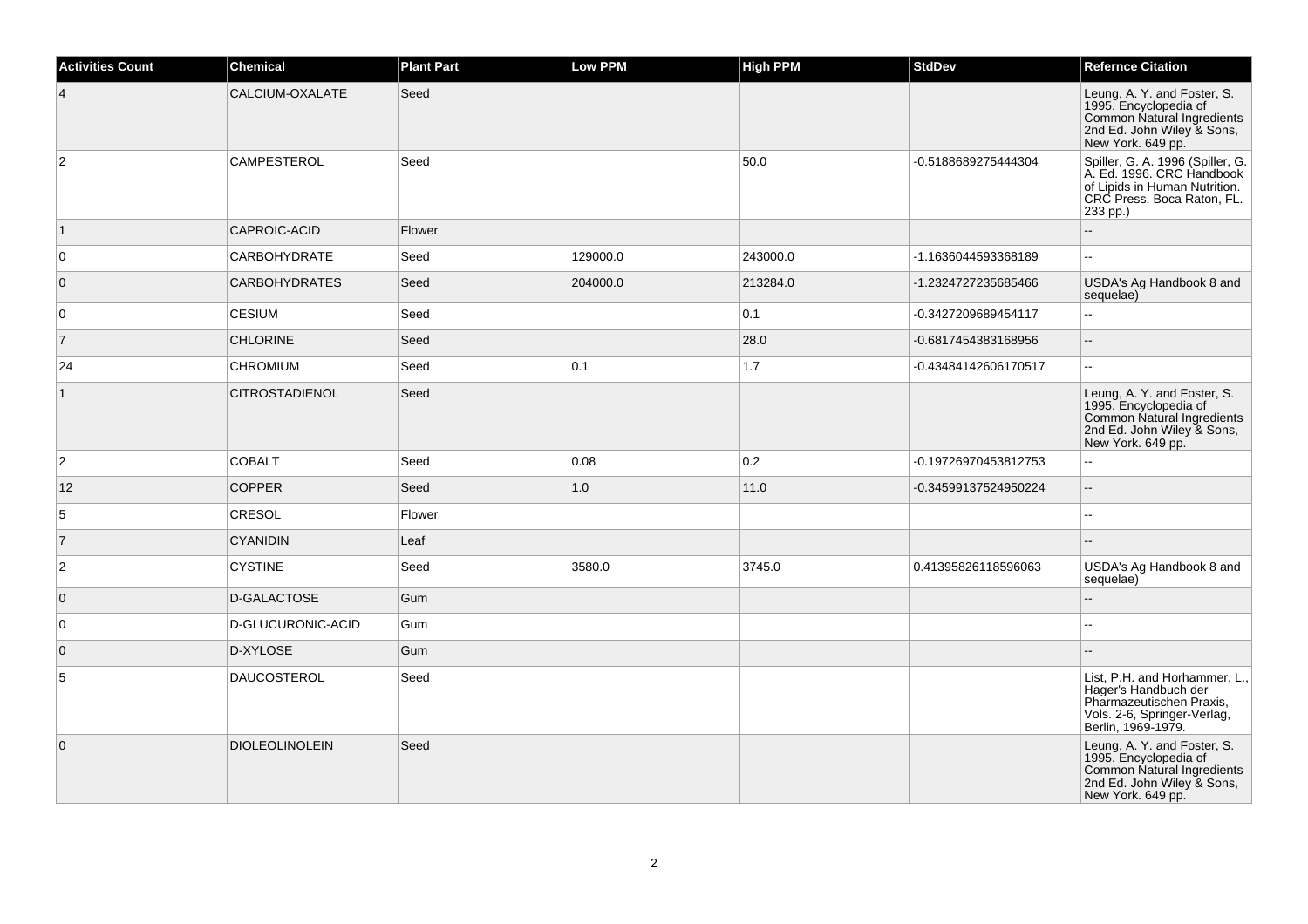| <b>Activities Count</b> | <b>Chemical</b>      | <b>Plant Part</b> | <b>Low PPM</b> | <b>High PPM</b> | <b>StdDev</b>        | <b>Refernce Citation</b>                                                                                                               |
|-------------------------|----------------------|-------------------|----------------|-----------------|----------------------|----------------------------------------------------------------------------------------------------------------------------------------|
| 0                       | <b>EMULSIN</b>       | Seed              |                |                 |                      | Leung, A. Y. and Foster, S.<br>1995. Encyclopedia of<br>Common Natural Ingredients<br>2nd Ed. John Wiley & Sons,<br>New York. 649 pp.  |
| $\overline{0}$          | EO                   | Seed              | 5000.0         | 18000.0         | -0.3229458168617655  | List, P.H. and Horhammer, L.,<br>Hager's Handbuch der<br>Pharmazeutischen Praxis,<br>Vols. 2-6, Springer-Verlag,<br>Berlin, 1969-1979. |
| 76                      | <b>EUGENOL</b>       | Flower            |                |                 |                      |                                                                                                                                        |
| $\mathbf 0$             | <b>EUROPIUM</b>      | Seed              |                | 0.1             | 1.4740366676721104   | $\overline{a}$                                                                                                                         |
| $\mathbf 0$             | <b>FAT</b>           | Seed              | 350000.0       | 621000.0        | 1.8731377592054226   | $\sim$                                                                                                                                 |
| 61                      | <b>FERULIC-ACID</b>  | Plant             |                |                 |                      |                                                                                                                                        |
| 15                      | <b>FIBER</b>         | Seed              | 18000.0        | 32000.0         | -0.8115591377785754  | USDA's Ag Handbook 8 and<br>sequelae)                                                                                                  |
| $\overline{0}$          | <b>FLUORINE</b>      | Seed              |                | 1.3             | -0.28480814911433866 | u.                                                                                                                                     |
| 15                      | <b>FOLACIN</b>       | Seed              |                | 1.0             | -0.6618281740751478  | USDA's Ag Handbook 8 and<br>sequelae)                                                                                                  |
| 23                      | <b>FOLIC-ACID</b>    | Seed              |                | 0.45            | -0.3563056962621796  | Ξ.                                                                                                                                     |
| 0                       | GADOLEIC-ACID        | Seed              | 500.0          | 523.0           | -0.6543491213981041  | USDA's Ag Handbook 8 and<br>sequelae)                                                                                                  |
| 14                      | GAMMA-TOCOPHEROL     | Seed              |                | 5.0             | -0.7157656092282327  | ă.                                                                                                                                     |
| 35                      | <b>GERANIOL</b>      | Flower            |                |                 |                      |                                                                                                                                        |
| 8                       | <b>GLUTAMIC-ACID</b> | Seed              | 59340.0        | 62070.0         | 0.8588708515929542   | USDA's Ag Handbook 8 and<br>sequelae)                                                                                                  |
| 12                      | <b>GLYCINE</b>       | Seed              | 12360.0        | 12929.0         | 0.285812516178696    | USDA's Ag Handbook 8 and<br>sequelae)                                                                                                  |
| $\overline{3}$          | <b>GOLD</b>          | Seed              |                | 0.001           | -0.5388159060803251  | $-$                                                                                                                                    |
| $\mathbf 0$             | <b>HAFNIUM</b>       | Seed              |                | 0.04            | -1.2472191289246468  | $\sim$ $\sim$                                                                                                                          |
| 9                       | <b>HCN</b>           | Seed              | 120.0          | 70000.0         | 2.643816417214011    | ÷.                                                                                                                                     |
| $\overline{7}$          | <b>HISTIDINE</b>     | Seed              | 5580.0         | 5837.0          | -0.07632026052813823 | USDA's Ag Handbook 8 and<br>sequelae)                                                                                                  |
| $\overline{0}$          | <b>I-DECANOL</b>     | Flower            |                |                 |                      | L.                                                                                                                                     |
| 12                      | <b>IODINE</b>        | Seed              | 0.1            | 0.2             | -0.2597992240316176  | $\sim$                                                                                                                                 |
| 6                       | <b>IRON</b>          | Seed              | 35.0           | 60.0            | -0.4218525745566078  | $\overline{\phantom{a}}$                                                                                                               |
| 3                       | <b>ISOLEUCINE</b>    | Seed              | 8660.0         | 9058.0          | -0.18292378487145688 | USDA's Ag Handbook 8 and<br>sequelae)                                                                                                  |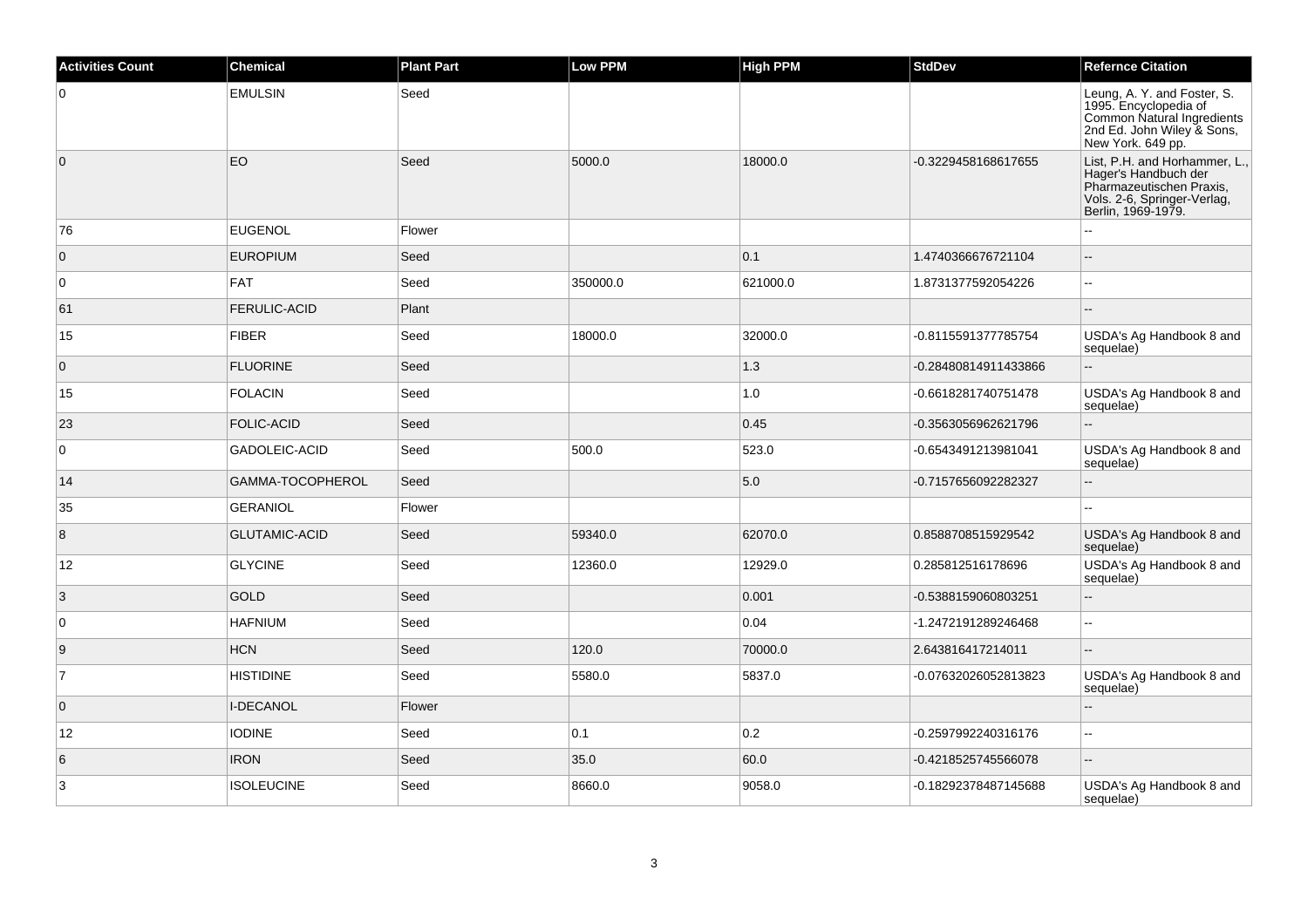| <b>Activities Count</b> | <b>Chemical</b>     | <b>Plant Part</b> | Low PPM  | <b>High PPM</b> | <b>StdDev</b>        | <b>Refernce Citation</b>                                                                                                                                                                |
|-------------------------|---------------------|-------------------|----------|-----------------|----------------------|-----------------------------------------------------------------------------------------------------------------------------------------------------------------------------------------|
| 75                      | <b>KAEMPFEROL</b>   | Plant             |          |                 |                      |                                                                                                                                                                                         |
| 0                       | <b>KILOCALORIES</b> | Seed              | 5890.0   | 6161.0          | 1.01916427962969     | USDA's Ag Handbook 8 and<br>sequelae)                                                                                                                                                   |
| $\mathbf 0$             | L-ARABINOSE         | Gum               |          |                 |                      |                                                                                                                                                                                         |
| $\mathbf 0$             | LANTHANUM           | Seed              |          | 0.03            | -0.1663780661615404  | $\sim$                                                                                                                                                                                  |
| $\overline{7}$          | LAURIC-ACID         | Seed              | 50.0     | 52.0            | -0.5118648018988434  | USDA's Ag Handbook 8 and<br>sequelae)                                                                                                                                                   |
| $\mathbf 0$             | LEAD                | Seed              | 0.07     | 0.4             | -0.5912506785488685  | $\sim$                                                                                                                                                                                  |
| 2                       | <b>LEUCINE</b>      | Seed              | 15520.0  | 16234.0         | -0.08111693741516701 | USDA's Ag Handbook 8 and<br>sequelae)                                                                                                                                                   |
| 27                      | LINOLEIC-ACID       | Seed              | 59500.0  | 136400.0        | 0.25085512593374637  | $\overline{a}$                                                                                                                                                                          |
| $\overline{0}$          | <b>LUTETIUM</b>     | Seed              |          | 0.01            | 0.06665021185544043  |                                                                                                                                                                                         |
| 4                       | <b>LYSINE</b>       | Seed              | 6660.0   | 6966.0          | -0.6952395446381676  | USDA's Ag Handbook 8 and<br>sequelae)                                                                                                                                                   |
| 65                      | <b>MAGNESIUM</b>    | Seed              | 2297.0   | 3126.0          | 0.07107577112422428  | USDA's Ag Handbook 8 and<br>sequelae)                                                                                                                                                   |
| 14                      | <b>MANGANESE</b>    | Seed              | 14.0     | 32.0            | -0.26808590036914703 | L.                                                                                                                                                                                      |
| $\mathbf{1}$            | <b>MERCURY</b>      | Seed              | 0.002    | 0.1             | -0.12385851994600533 | $\overline{\phantom{a}}$                                                                                                                                                                |
| 2                       | MOLYBDENUM          | Seed              |          | 0.3             | -0.7995775263913576  | $\sim$                                                                                                                                                                                  |
| 3                       | <b>MUCILAGE</b>     | Seed              | 20000.0  | 40000.0         | -0.9912333608554845  |                                                                                                                                                                                         |
| 13                      | <b>MUFA</b>         | Seed              | 339020.0 | 354615.0        | 1.7737813622866605   | USDA's Ag Handbook 8 and<br>sequelae)                                                                                                                                                   |
| 6                       | MYRISTIC-ACID       | Seed              | 2980.0   | 3117.0          | -0.2551989918928345  | USDA's Ag Handbook 8 and<br>sequelae)                                                                                                                                                   |
| 39                      | <b>NIACIN</b>       | Seed              | 26.0     | 63.0            | 0.6020932473999766   | USDA's Ag Handbook 8 and<br>sequelae)                                                                                                                                                   |
| 3                       | <b>NICKEL</b>       | Seed              | $1.2$    | 1.6             | -0.6029506276204398  | Furr, A.K., et al. 1979                                                                                                                                                                 |
| 0                       | <b>NITROGEN</b>     | Seed              | 3700.0   | 4315.0          | -1.637750213350621   | <b>ACTA AGRIC SCAND</b><br>SUPPL 22: 1980                                                                                                                                               |
| 18                      | OLEIC-ACID          | Seed              | 231000.0 | 478170.0        | 2.9517379446064482   |                                                                                                                                                                                         |
| 9                       | OXALIC-ACID         | Seed              |          | 4073.0          | 0.1557066850368414   | Watt, J.M. and Breyer-<br>Brandwijk, M.G. 1962. The<br>Medicinal and Poisonous<br>Plants of Southern and<br>Eastern Africa. E. & S.<br>Livingstone, Ltd. Edinburg &<br>London. 1457 pp. |
| 25                      | P-COUMARIC-ACID     | Plant             |          |                 |                      |                                                                                                                                                                                         |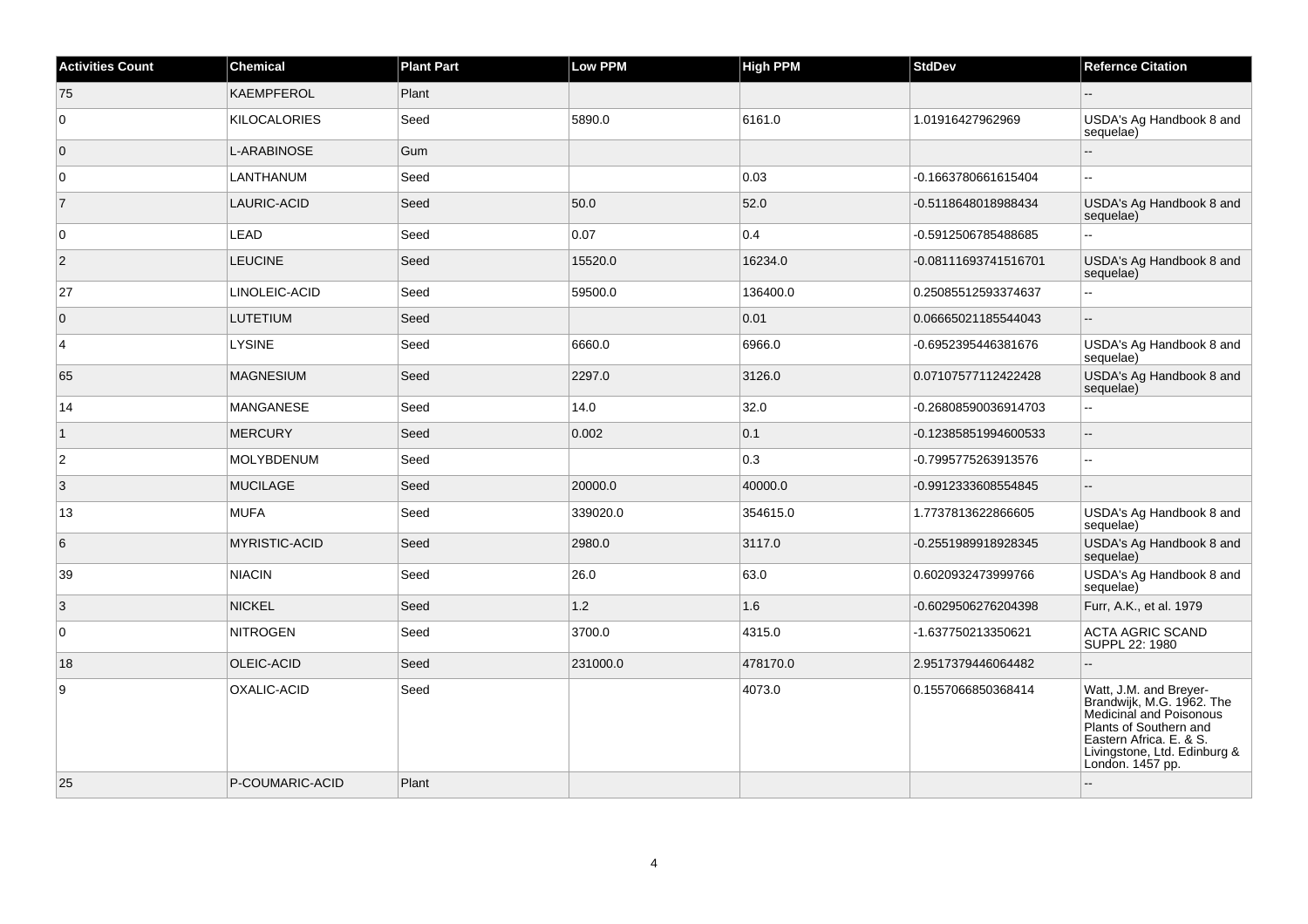| <b>Activities Count</b> | <b>Chemical</b>      | <b>Plant Part</b> | <b>Low PPM</b> | <b>High PPM</b> | <b>StdDev</b>        | <b>Refernce Citation</b>                                                                                                                                                 |
|-------------------------|----------------------|-------------------|----------------|-----------------|----------------------|--------------------------------------------------------------------------------------------------------------------------------------------------------------------------|
| 13                      | PALMITIC-ACID        | Seed              | 19950.0        | 48980.0         | 0.31101527680616664  |                                                                                                                                                                          |
| $\overline{2}$          | PALMITOLEIC-ACID     | Seed              | 3040.0         | 3180.0          | -0.222133084115375   | USDA's Ag Handbook 8 and<br>sequelae)                                                                                                                                    |
| 11                      | PANTOTHENIC-ACID     | Seed              | 4.0            | 5.0             | -1.229974436652239   | USDA's Ag Handbook 8 and<br>sequelae)                                                                                                                                    |
| $\overline{0}$          | <b>PENTOSANS</b>     | Seed              |                |                 |                      | List, P.H. and Horhammer, L.,<br>Hager's Handbuch der<br>Pharmazeutischen Praxis,<br>Vols. 2-6, Springer-Verlag,<br>Berlin, 1969-1979.                                   |
| 3                       | PHENETHYLAMINE       | Seed              |                |                 |                      | Jeffery B. Harborne and H.<br>Baxter, eds. 1983.<br>Phytochemical Dictionary. A<br>Handbook of Bioactive<br>Compounds from Plants.<br>Taylor & Frost, London. 791<br>pp. |
| $\overline{0}$          | PHENYL-ETHYL-ALCOHOL | Flower            |                |                 |                      |                                                                                                                                                                          |
| $\overline{2}$          | PHENYLACETIC-ACID    | Flower            |                |                 |                      |                                                                                                                                                                          |
| $\overline{7}$          | PHENYLALANINE        | Seed              | 11130.0        | 11642.0         | 0.012129243836493612 | USDA's Ag Handbook 8 and<br>sequelae)                                                                                                                                    |
| 4                       | <b>PHOSPHORUS</b>    | Seed              | 4420.0         | 8735.0          | 0.8936305947313082   | $\overline{a}$                                                                                                                                                           |
| $\mathbf 0$             | <b>PHYTATE</b>       | Seed              | 12800.0        | 13640.0         | 0.15343156988647566  | $\sim$                                                                                                                                                                   |
| 9                       | PHYTIC-ACID          | Seed              |                | 3624.0          | -1.0727869286613358  |                                                                                                                                                                          |
| $\overline{c}$          | <b>PHYTOSTEROLS</b>  | Seed              | 1430.0         | 1490.0          | -0.2414843917559553  | USDA's Ag Handbook 8 and<br>sequelae)                                                                                                                                    |
| 14                      | <b>POTASSIUM</b>     | Seed              | 4538.0         | 8560.0          | -0.35265827515917103 | USDA's Ag Handbook 8 and<br>sequelae)                                                                                                                                    |
| $\mathbf 0$             | <b>PROLINE</b>       | Seed              | 12550.0        | 13127.0         | 0.351885875016068    | USDA's Ag Handbook 8 and<br>sequelae)                                                                                                                                    |
| $\mathbf 0$             | <b>PROTEIN</b>       | Seed              | 176000.0       | 350000.0        | 1.03369415883781     | Ξ.                                                                                                                                                                       |
| $\sqrt{2}$              | <b>PRUNASIN</b>      | Seed              |                | 50.0            |                      |                                                                                                                                                                          |
| 4                       | <b>PUFA</b>          | Seed              | 109570.0       | 114610.0        | 0.0670238257248141   | USDA's Ag Handbook 8 and<br>sequelae)                                                                                                                                    |
| 176                     | QUERCETIN            | Plant             |                |                 |                      |                                                                                                                                                                          |
| 44                      | QUERCITRIN           | Leaf              |                |                 |                      |                                                                                                                                                                          |
| $\vert$ 1               | <b>RAFFINOSE</b>     | Seed              |                |                 |                      | Leung, A. Y. and Foster, S.<br>1995. Encyclopedia of<br>Common Natural Ingredients<br>2nd Ed. John Wiley & Sons,<br>New York. 649 pp.                                    |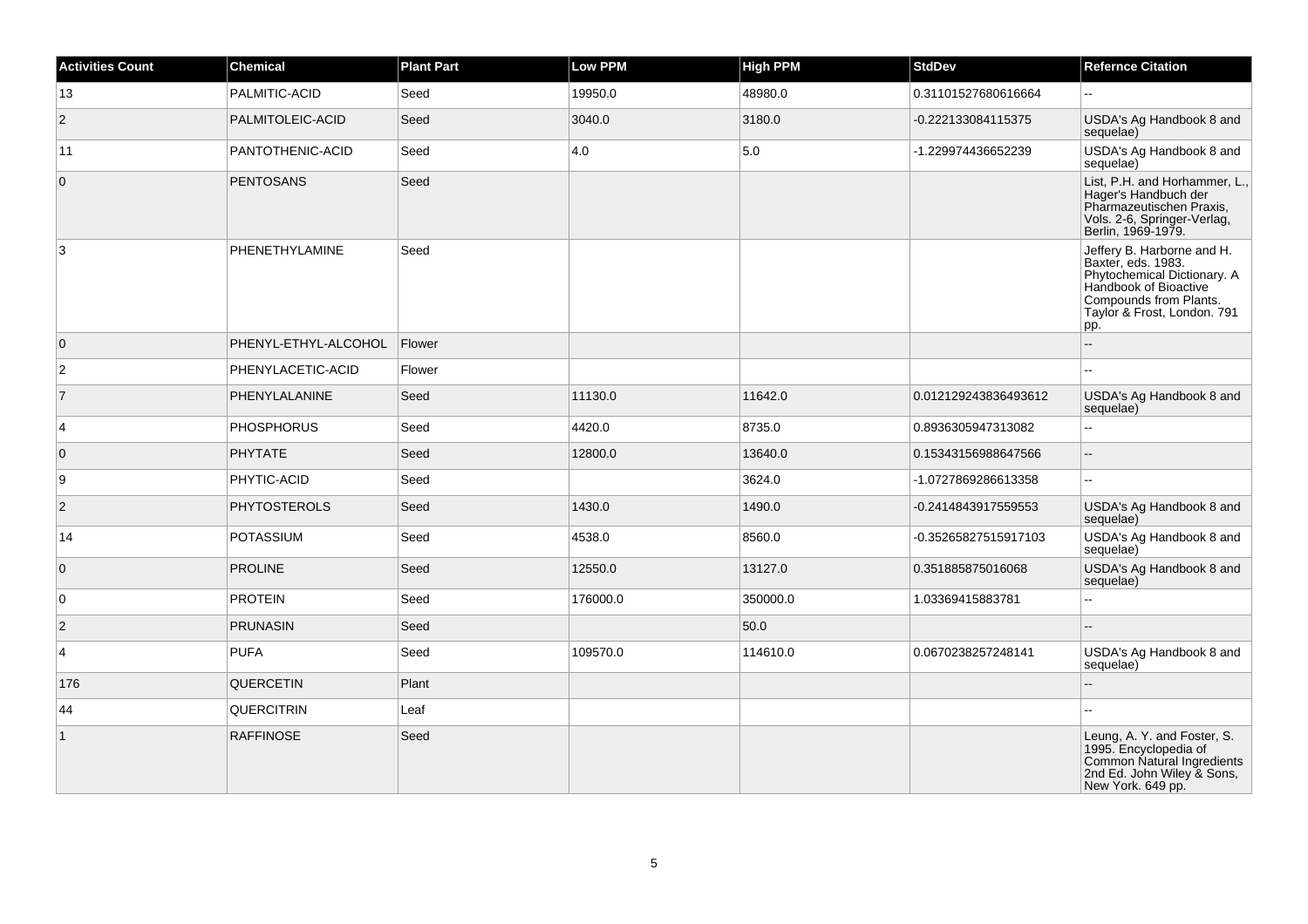| <b>Activities Count</b> | <b>Chemical</b>     | <b>Plant Part</b>      | <b>Low PPM</b> | <b>High PPM</b> | <b>StdDev</b>        | <b>Refernce Citation</b>                                                                                                                 |
|-------------------------|---------------------|------------------------|----------------|-----------------|----------------------|------------------------------------------------------------------------------------------------------------------------------------------|
| 15                      | <b>RIBOFLAVIN</b>   | Seed                   | 1.6            | 9.7             | 2.3668947663857227   | USDA's Ag Handbook 8 and<br>sequelae)                                                                                                    |
| $\overline{0}$          | <b>RUBIDIUM</b>     | Seed                   | 5.0            | 13.0            | -0.2755472797858507  | $\overline{\phantom{a}}$                                                                                                                 |
| 7                       | <b>SALICYLATES</b>  | Seed                   | 28.0           | 30.0            | -0.17921879008985586 | $\ddotsc$                                                                                                                                |
| $\overline{0}$          | <b>SAMARIUM</b>     | Seed                   |                | 0.1             | 2.7937309704812323   | $\overline{\phantom{a}}$                                                                                                                 |
| $\overline{0}$          | <b>SCANDIUM</b>     | Seed                   |                | 0.003           | -0.4130570344929087  | $\mathbf{u}$                                                                                                                             |
| 60                      | <b>SELENIUM</b>     | Seed                   | 0.005          | 0.06            | -0.26318064758950016 | $\overline{a}$                                                                                                                           |
| $\overline{1}$          | <b>SERINE</b>       | Seed                   | 9010.0         | 9424.0          | -0.2204570376465186  | USDA's Ag Handbook 8 and<br>sequelae)                                                                                                    |
| $\overline{0}$          | <b>SFA</b>          | Seed                   | 49490.0        | 51765.0         | -0.06981078705942227 | USDA's Ag Handbook 8 and<br>sequelae)                                                                                                    |
| $\overline{4}$          | <b>SILICON</b>      | Seed                   |                | 960.0           | 0.35189524932197397  | $\mathbf{L}$                                                                                                                             |
| $\vert$ 1               | SODIUM              | Seed                   | 20.0           | 147.0           | -0.48236594430294255 | USDA's Ag Handbook 8 and<br>sequelae)                                                                                                    |
| $\vert$ 1               | <b>STACHYOSE</b>    | Seed                   |                |                 |                      | Leung, A. Y. and Foster, S.<br>1995. Encyclopedia of<br>Common Natural Ingredients<br>2nd Ed. John Wiley & Sons,<br>New York. 649 pp.    |
| $\boldsymbol{8}$        | STEARIC-ACID        | Seed                   | 10210.0        | 10680.0         | -0.3336703063593613  | USDA's Ag Handbook 8 and<br>sequelae)                                                                                                    |
| 12                      | <b>STIGMASTEROL</b> | <b>Sprout Seedling</b> | 30.0           | 33.0            | -1.159750227653157   | Spiller, G. A. 1996 (Spiller, G.<br>A. Ed. 1996. CRC Handbook<br>of Lipids in Human Nutrition.<br>CRC Press. Boca Raton, FL.<br>233 pp.) |
| $\overline{0}$          | <b>STRONTIUM</b>    | Seed                   |                | 16.0            | -0.3156854650139345  | $\overline{a}$                                                                                                                           |
| 14                      | <b>SUCROSE</b>      | Seed                   |                |                 |                      | Leung, A. Y. and Foster, S.<br>1995. Encyclopedia of<br>Common Natural Ingredients<br>2nd Ed. John Wiley & Sons,<br>New York. 649 pp.    |
| $\overline{0}$          | <b>SUGAR</b>        | Seed                   | 50000.0        | 100000.0        | 0.28154174114277064  | List, P.H. and Horhammer, L.,<br>Hager's Handbuch der<br>Pharmazeutischen Praxis,<br>Vols. 2-6, Springer-Verlag,<br>Berlin, 1969-1979.   |
| 14                      | <b>SULFUR</b>       | Seed                   |                | 3420.0          | 0.5006753305909942   | $\overline{a}$                                                                                                                           |
| $\overline{0}$          | <b>TANTALUM</b>     | Seed                   |                | 0.03            | -0.421637021355784   | $\overline{\phantom{a}}$                                                                                                                 |
| 31                      | THIAMIN             | Seed                   | 2.2            | 2.6             | -0.9505503301883533  | USDA's Ag Handbook 8 and<br>sequelae)                                                                                                    |
| $\overline{0}$          | <b>THORIUM</b>      | Seed                   |                | 0.2             | -0.19611613513818382 | $\overline{\phantom{a}}$                                                                                                                 |